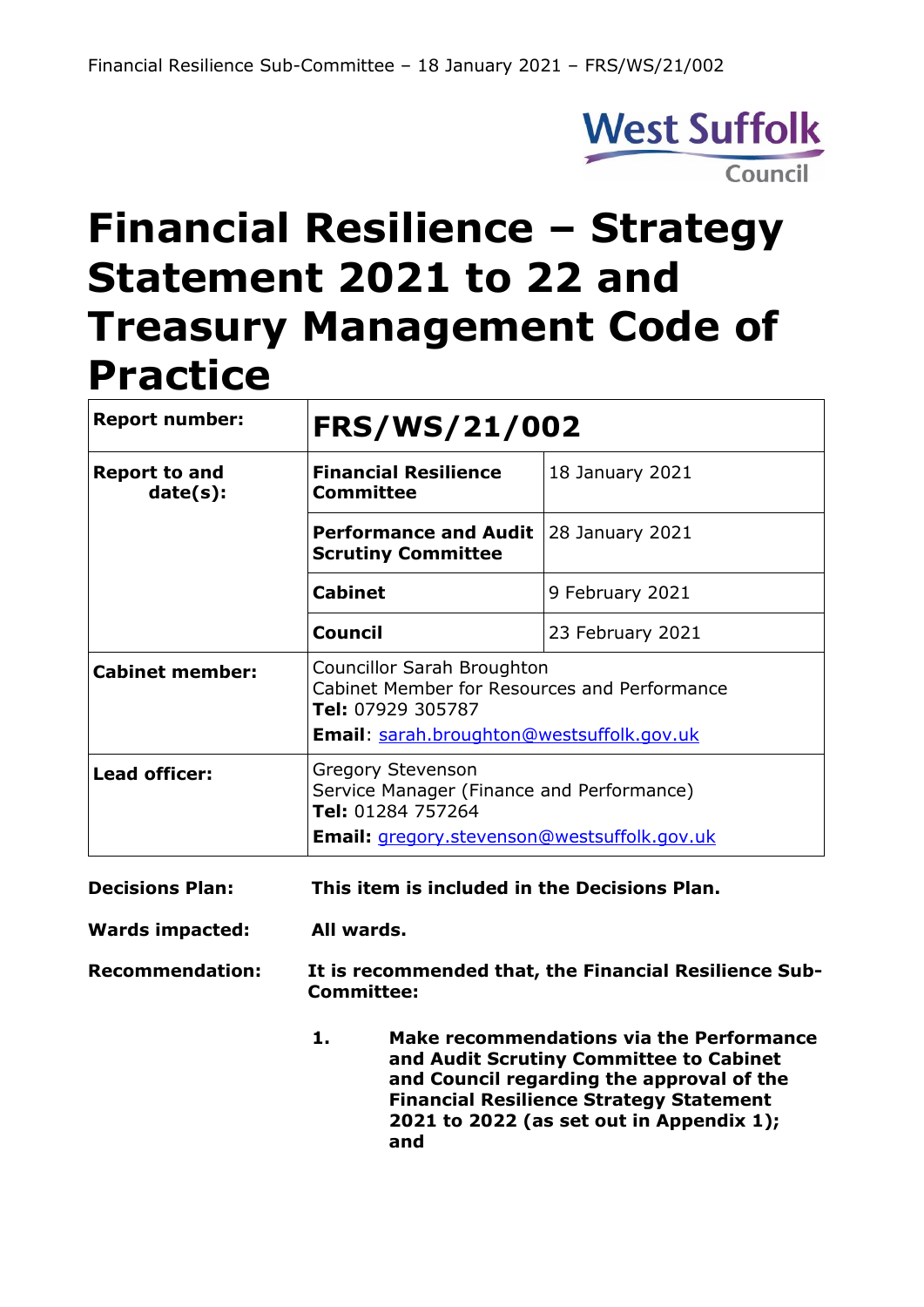**2. Make recommendations via the Performance and Audit Scrutiny Committee to Cabinet and Council regarding the approval of the Treasury Management Code of Practice (as set out in Appendix 2).**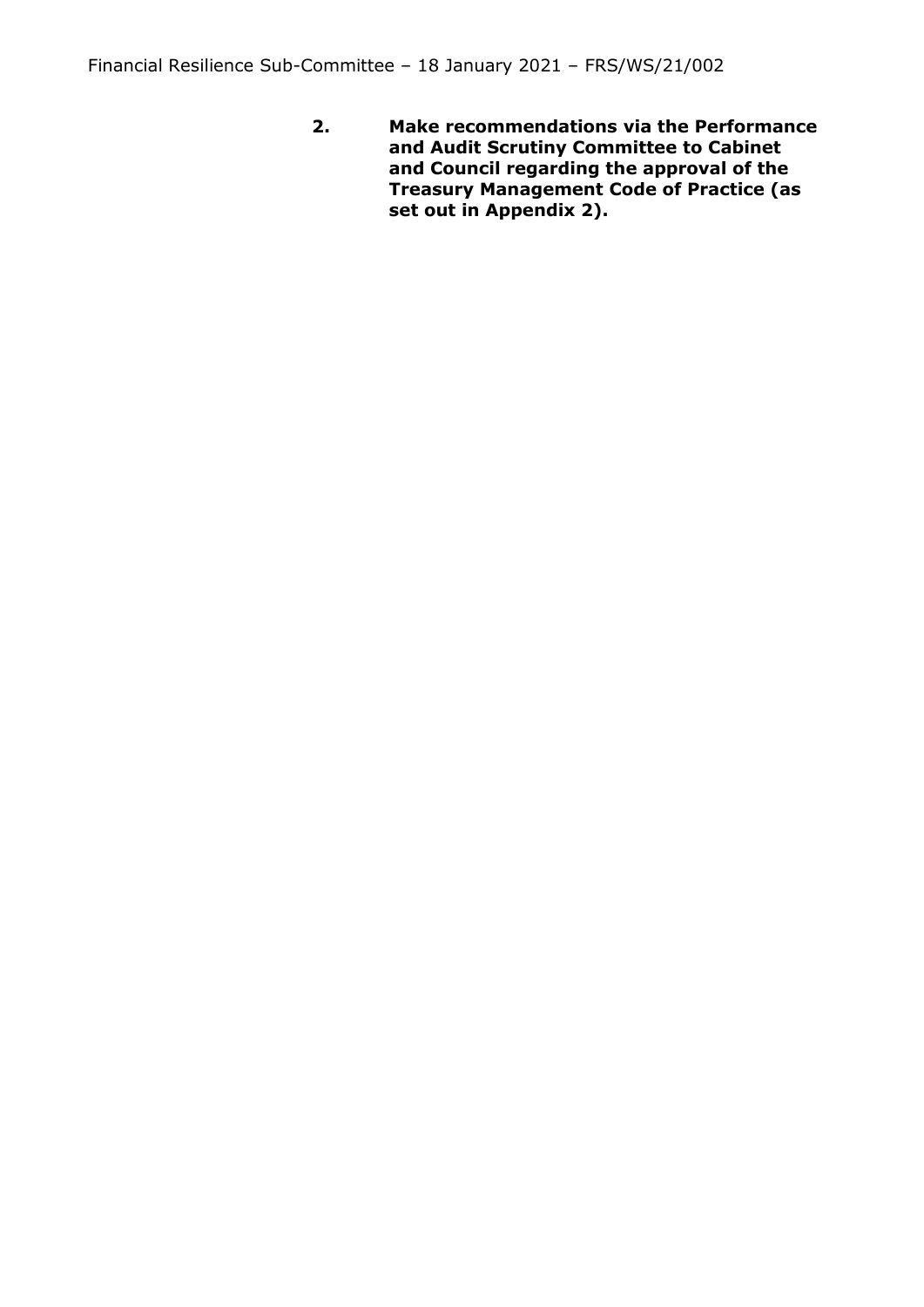#### **1. Treasury Management Strategy Statement**

- 1.1 The Chartered Institute of Public Finance and Accountancy's (CIPFA) Treasury Management Code of Practice requires that, prior to the start of each financial year, the Council formally approve a Treasury Management Policy Statement and Investment Strategy which sets out its treasury management policy and strategy for the forthcoming year.
- 1.2 The purpose of this report is to present those strategy statements to the Financial Resilience Sub-Committee for consideration.

#### **2. Treasury Management Code of Practice**

- 2.1 The Chartered Institute of Public Finance and Accountancy (CIPFA) recommend that all Councils adopt a Treasury Management Code of Practice based on the treasury management practices published by CIPFA and guidance issued in their Code of Practice **(Appendix 2)**.
- 2.2 Adherence to the principles of the CIPFA Code should ensure that Treasury Management activities within the Council are effectively managed and adequately controlled.

#### **3. Treasury Advisors**

- 3.1 The Council currently uses Arlingclose Ltd as its treasury advisors.
- 3.2 The Treasury Management Strategy Statement and Code of Practice have been compiled in line with advice from Arlingclose.

#### **4. Borrowing Strategy**

- 4.1 The Council currently holds £4 million of loans, consistent with previous years, as part of its strategy for funding previous years' capital programmes. The Council expects to externally borrow £38 million in 2021 to 22. The Council may also borrow additional sums to pre-fund future years' requirements, providing this does not exceed the authorised limit for borrowing of £105.97 million.
- 4.2 The overall objective is to strike a balance between securing low interest costs and achieving certainty of those costs over the period for which funds are required. This will lead to a mixture of short term and longer term borrowing to take place, with advice being taken over the most advantageous mix with the view to keeping future interest costs low, even if this causes some additional cost in the short term.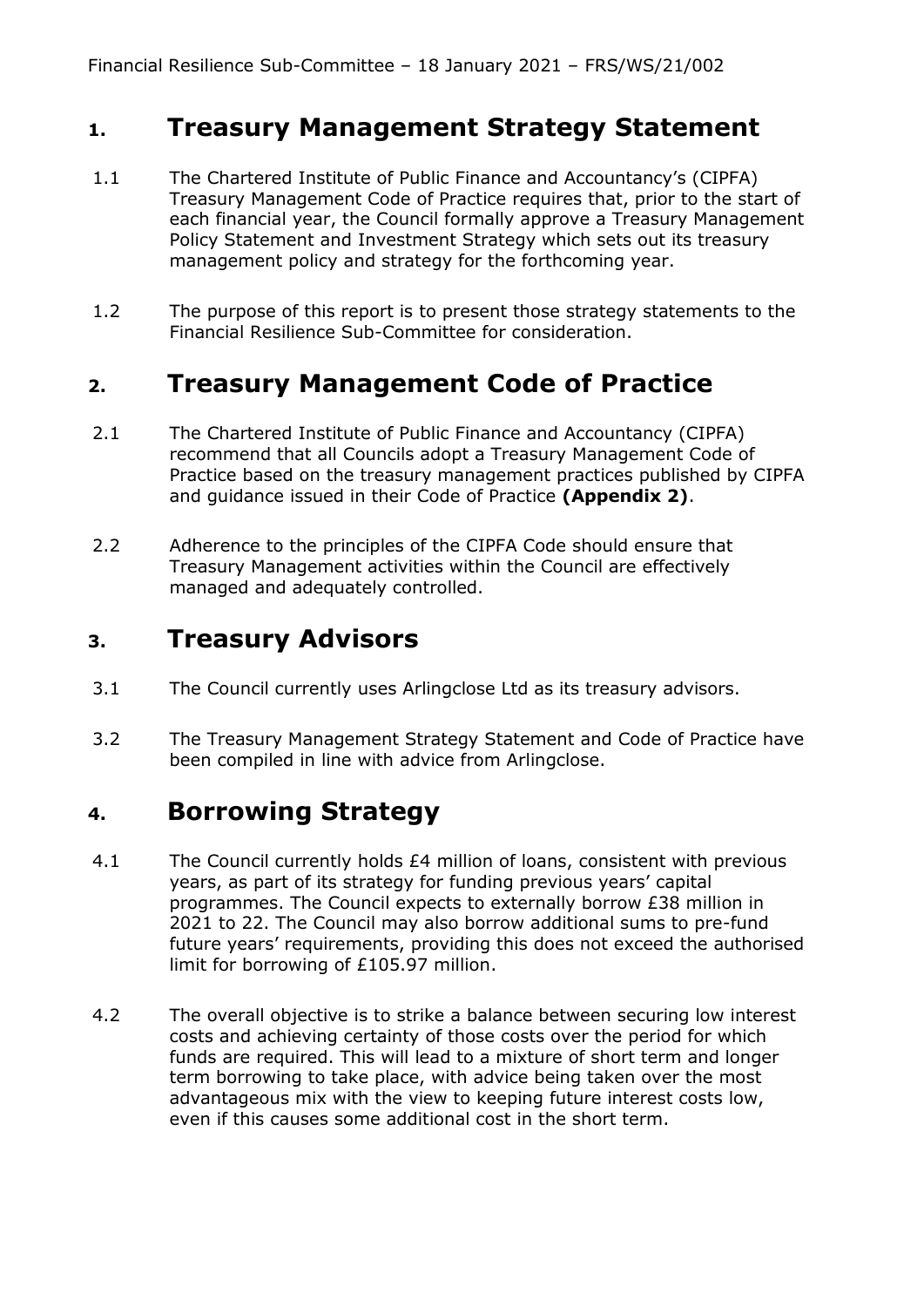4.3 The different sources of borrowing can be found in the Treasury Management Strategy Statement at **Appendix 1**.

# **5. Investment Strategy - Counterparty Ratings**

5.1 The Council uses the Arlingclose credit rating method in conjunction with information available from other industry sources to identify suitable counterparties for investments. The Council may invest its surplus funds with any of the counterparty types in the table below, subject to the limits shown.

| <b>Credit Rating</b>    | <b>Banks</b><br><b>Unsecured</b>                                                                             | <b>Banks Secured</b> | <b>Pooled Funds</b> |  |
|-------------------------|--------------------------------------------------------------------------------------------------------------|----------------------|---------------------|--|
| <b>AAA</b>              | £6,000,000                                                                                                   | £12,000,000          | £12,000,000         |  |
|                         | 5 years                                                                                                      | 20 years             | 20 years            |  |
| $AA+$                   | £6,000,000                                                                                                   | £12,000,000          | £12,000,000         |  |
|                         | 5 years                                                                                                      | 10 years             | 15 years            |  |
| AA                      | £6,000,000                                                                                                   | £10,000,000          | £10,000,000         |  |
|                         | 4 years                                                                                                      | 5 years              | 15 years            |  |
| $AA-$                   | £6,000,000                                                                                                   | £10,000,000          | £10,000,000         |  |
|                         | 3 years                                                                                                      | 4 years              | 10 years            |  |
| $A+$                    | £6,000,000                                                                                                   | £8,000,000           | £8,000,000          |  |
|                         | 2 years                                                                                                      | 3 years              | 5 years             |  |
| A                       | £6,000,000                                                                                                   | £8,000,000           | £8,000,000          |  |
|                         | 13 months                                                                                                    | 2 years              | 5 years             |  |
| $A -$                   | £6,000,000                                                                                                   | £6,000,000           | £6,000,000          |  |
|                         | 6 months                                                                                                     | 13 months            | 5 years             |  |
| None                    | £6,000,000                                                                                                   | n/a                  | £1,000,000          |  |
|                         | 6 months                                                                                                     |                      | 5 years             |  |
| <b>UK</b><br>Government | £Unlimited, 50 Years                                                                                         |                      |                     |  |
|                         | Using Arlingclose Rating Formula (Per iDeal trade                                                            |                      |                     |  |
| <b>Other UK</b>         | platform)<br>Gold - £12,000,000 - 5 years<br>Silver - £10,000,000 - 5 years<br>Bronze - £8,000,000 - 5 years |                      |                     |  |
| Local                   |                                                                                                              |                      |                     |  |
| <b>Authorities</b>      |                                                                                                              |                      |                     |  |
|                         |                                                                                                              |                      |                     |  |

5.2 Approved investment counterparties and limits:

# **6. Interest Rate Projections**

6.1 The following table shows the revised interest rate based on the current economic climate that form part of the Council's treasury strategy for interest receivable on investments.

|            | <b>Previous</b><br><b>Strategy</b> | <b>New Strategy</b> |
|------------|------------------------------------|---------------------|
| 2021 to 22 | $0.65\%$                           | 0.25%               |
| 2022 to 23 | 0.75%                              | 0.25%               |
| 2023 to 24 | 0.75%                              | 0.25%               |